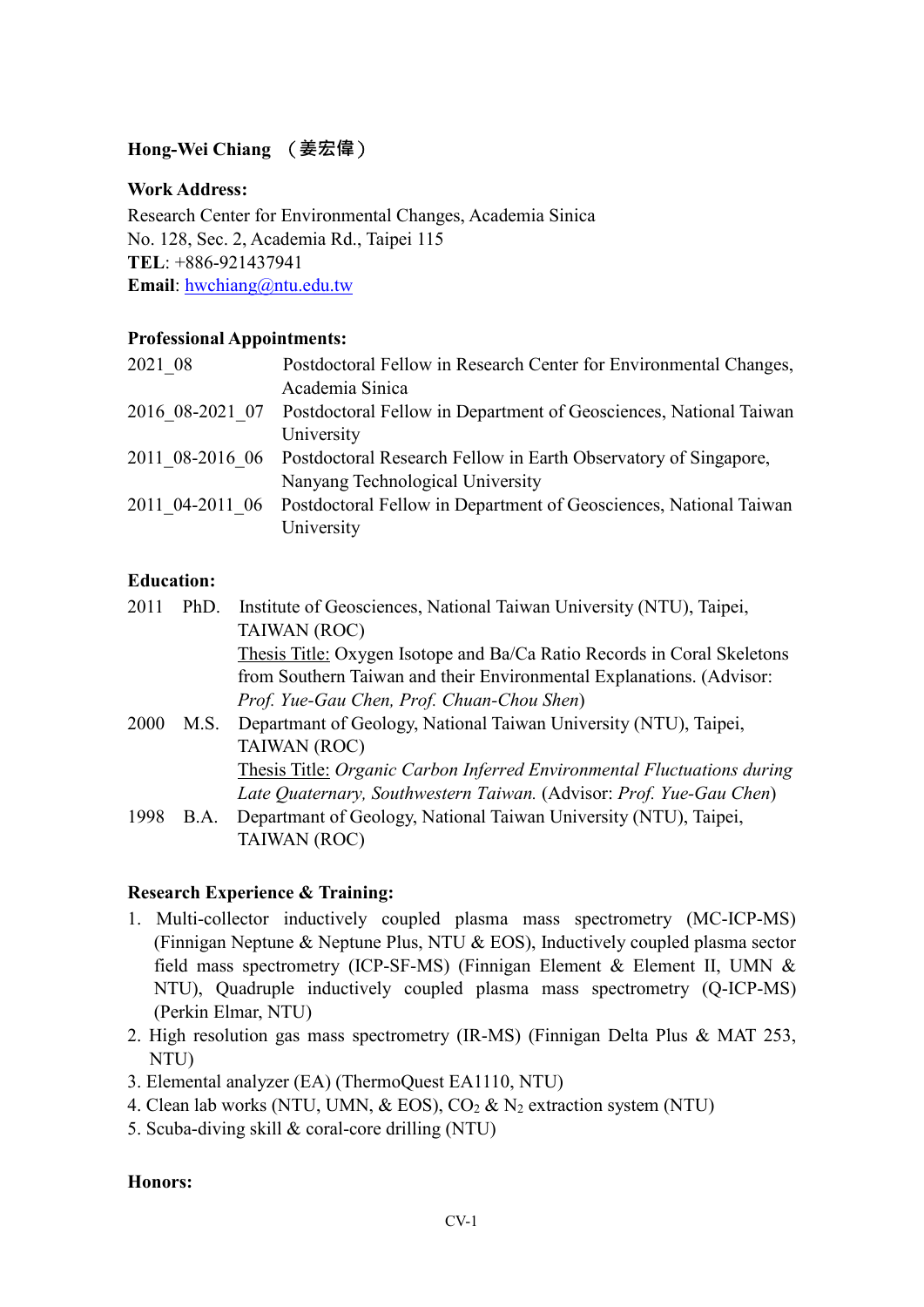- 2011 Honorary member of The Phi Tau Phi Scholastic Honor Society
- 2006 Scholarship of advanced research abroad for Ph.D. student by National Science Council

#### **Publications:**

- **Chiang H.W.**, Philibosian B.E., Meltzner A.J., Wu C.C., Shen C.C., Edwards R.L., Chuang C.K., Suwargadi B.W., Natawidjaja D.H. (submitted) Understanding spatial and temporal variability of initial  $^{230}$ Th $/^{232}$ Th in intertidal corals from Sumatran forearc islands.
- Nguyen D.C., Lee S.Y., Chen Y.G., **Chiang H.W.**, Shen C.C., Wang X.F., Doan L.D., Lin Y. (2022) Precipitation response to Heinrich Event-3 in a low-latitude region of Asia as recorded in a high-resolution speleothem record. *Journal of Asian Earth Sciences: X* 7, 100090.
- Lin H.T., **Chiang H.W.**, Yu T.L., Christl M., Liu J., Shen C.C. (2021) 236U/238U analysis of femtogram 236U by MC-ICPMS. *Analytical Chemistry* 93, 8442-8449. https://doi.org/10.1021/acs.analchem.1c00409
- Li T.Y., Wu Y., Shen C.C., Li J.Y., **Chiang H.W.**, Lin K., Tan L., Jiang X., Cheng H., Edwards R.L. (2021) High precise dating on the variation of the Asian summer monsoon since 37 ka BP. Scientific Reports 11, 9375. https://doi.org/10.1038/s41598-021-88597-7
- Wang L.C., Chou Y.M., Chen H.F., Chang Y.P., **Chiang H.W.**, Yang T.N., Shiau L.J., Chen Y.G. (2021) Paleolimnological evidence for lacustrine environmental evolution and paleo-typhoon records during the late Holocene in eastern Taiwan. *Journal of Paleolimnology*. https://doi.org/10.1007/s10933-020-00153-x
- Chawchai S., Liu G., Bissen R., Scholz D., Riechelmann D.F.C., Vonhof H., Mertz-Kraus R., **Chiang H.W.**, Tan L., Wang X. (2020). Hydroclimate variability of western Thailand during the last 1400 years. *Quaternary Science Reviews* 241, 106423.
- Nguyen D.C., Chen Y.G., **Chiang H.W.**, Shen C.C., Wang X., Doan L.D., et al. (2020). A decadal-resolution stalagmite record of strong Asian summer monsoon from northwestern Vietnam over the Dansgaard–Oeschger events 2–4. *Journal of Asian Earth Sciences: X* 3, 100027. (**Co-corresponding author**)
- Liu G., Li X., **Chiang H.W.**, Cheng H., Yuan S., Chawchai S., et al. (2020). On the glacial-interglacial variability of the Asian monsoon in speleothem  $\delta^{18}O$  records. *Science Advances* 12, eaay8189.
- Khider D., Emile-Geay J., McKay N. P., Gil Y., Garijo D., Ratnakar V., et al. (2019). PaCTS 1.0: A crowdsourced reporting standard for paleoclimate data. *Paleoceanography and Paleoclimatology* 34, 1570-1596.
- **Chiang H.W.**, Lu Y., Wang X.F., Lin K., Liu X. (2019). Optimizing MC-ICP-MS with SEM protocols for determination of U and Th isotope ratios and  $^{230}$ Th ages in carbonates. *Quaternary Geochronology* 50, 75-90.
- Phan T.T., Yamazaki A., **Chiang H.W.**, Shen C.C., Lam D.D., Watanabe T. (2019) Mekong River discharge and the East Asian monsoon recorded by a coral geochemical record from Con Dao Island, Vietnam. *Geochemical journal* 53, 1-7.
- Wu C.-C., Shen C.-C., Lo L., Hsin Y.-C., Yu K., Chang C.-C., Lam D.D., Chou Y.M., Liu Y., Pallister J., Song S.R., **Chiang H.W.**, Burr G.S. (2018). Pinatubo volcanic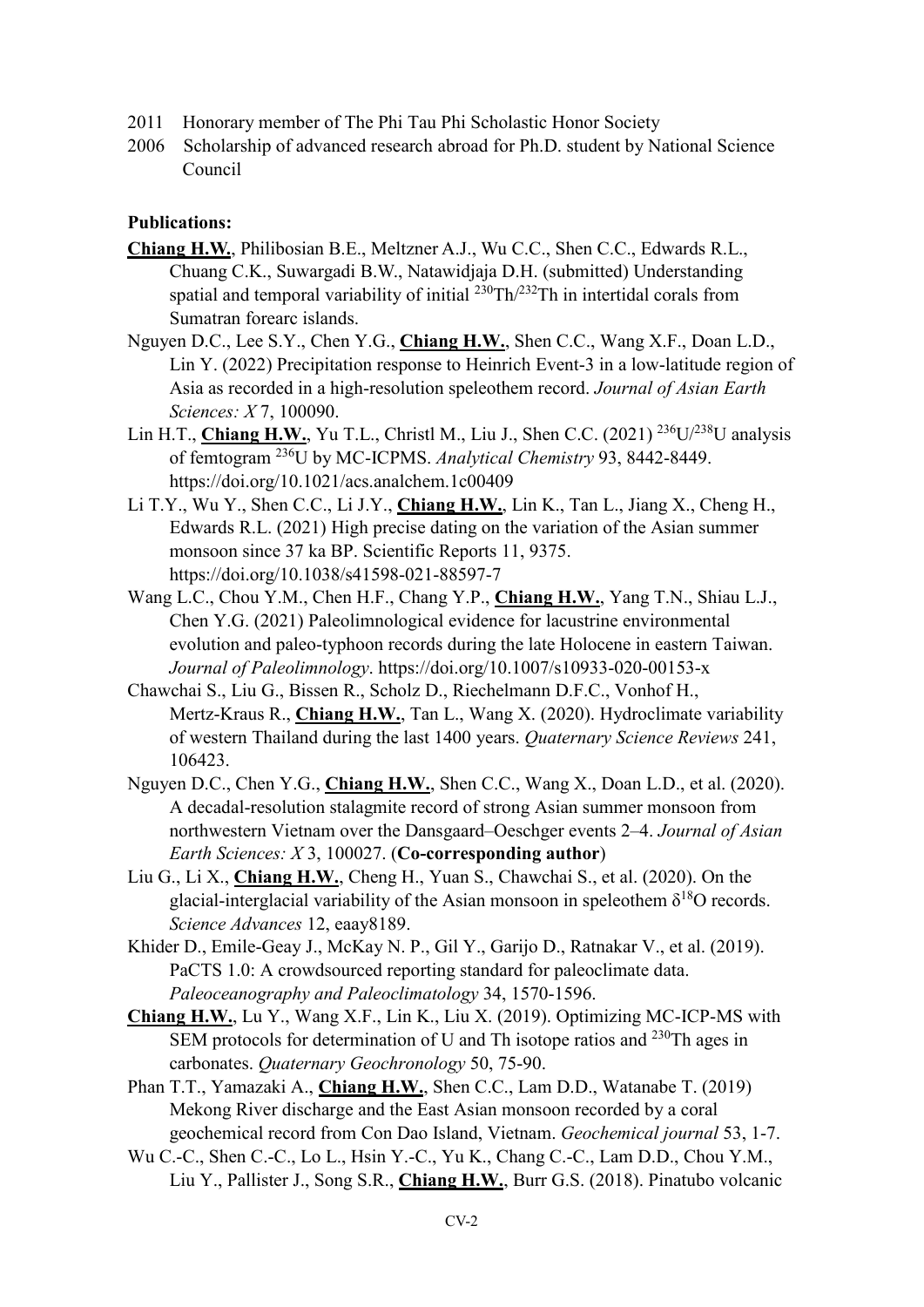eruption exacerbated an abrupt coral mortality event in 1991 summer. *Geophysical Research Letters* 45, doi.org/10.1029/2018GL079529.

- Majewski J.M., Switzer A.D., Meltzner A.J., Parham P.R., Horton B.P., Bradley S.L., Pile J., **Chiang H.W.**, Wang X.F., Ng C.T., Tanzil J., Müller M., Mujahid A. (2018) Holocene relative sea-level records from coral microatolls in Western Borneo, South China Sea. *The Holocene* 28, 1431-1442.
- Shyu J.B.H., Wang C.C., Wang Y., Shen C.C., **Chiang H.W.**, Liu S.C., Min S., Aung L.T., Than O.,Tun S.T. (2018) Upper-plate splay fault earthquakes along the Arakan subduction belt recorded by uplifted coral microatolls on northern Ramree Island, western Myanmar (Burma). *Earth and Planetary Science Letters* 484, 241-252.
- Li X., Liu Y., Hsin Y.C., Liu W., Shi Z., **Chiang H.W.**, Shen C.C. (2017) Coral record of variability in the upstream Kuroshio Current during 1953–2004. *Journal of Geophysical Research – Ocean* 122, 6936-6946.
- Wang X.F., Edward R.L., Auler A.S., Cheng H., Kong X.K., Wang Y., Cruz F.W., Dorale J.A., **Chiang H.W.** (2017) Hydroclimate changes across the Amazon lowlands over the past 45,000 years. *Nature* 541, 204-207.
- Philibosian B., Sieh K., Avouac, J.P., Natawidjaja D.H., **Chiang H.W.**, Wu C.C., Shen C.C., Daryono M.R., Perfettini H., Suwargadi B.W., Lu Y.B., Wang X.F. (2017) Earthquake Supercycles on the Mentawai Segment of the Sunda Megathrust in the 17th Century and Earlier. *Journal of Geophysical Research - Solid Earth*, doi: 10.1002/2016JB013560.
- Meltzner A.J., Sieh K., **Chiang H.W.**, Wu C.C., Tsang L.L.H., Shen C.C., Hill E.M., Suwargadi B.W., Natawidjaja D.H., Philibosian B.E., Briggs R.W. (2015) Time-varying interseismic strain rates and similar seismic ruptures on the Nias-Simeulue patch of the Sunda megathrust. *Quaternary Science Reviews* 122, 258-281.
- Sieh K., Daly P., McKinnon E.E., Pilarczyk J.E., **Chiang H.W.**, Horton B., Rubin C.M., Shen C.C., Ismail N., Vane C.H., Feener R.M. (2014) Penultimate predecessors of the 2004 Indian Ocean tsunami in Aceh, Sumatra: Stratigraphic, archeological, and historical evidence. *Journal of Geophysical Research - Solid Earth* 120, doi:10.1002/2014JB011538.
- Philibosian B.E., Sieh K., Avouac J.P., Natawidjaja D.H., **Chiang H.W.**, Wu C.C., Perfettini H., Shen C.C., Daryono M.R., Suwargadi B.W. (2014) Rupture and variable coupling behavior of the Mentawai segment of the Sunda megathrust during the supercycle culmination of 1797 to 1833. *Journal of Geophysical Research - Solid Earth* 119, 9, 7258-7287.
- Fujino S., Sieh K., Meltzner A.J., Yulianto E., **Chiang H.W.** (2014) Ambiguous correlation of precisely dated coral detritus with the tsunamis of 1861 and 1907 at Simeulue Island, Aceh Province, Indonesia. *Marine Geology* 357, 384-391.
- Major J., Harris R., **Chiang H.W.**, Cox N., Shen C.C., Nelson S.T., Prasetyadi C., Rianto A. (2013) Quaternary hinterland evolution of the active Banda Arc: Surface uplift and neotectonic deformation recorded by coral terraces at Kisar, Indonesia. *Journal of Asian Earth Science* 73, 149-161.
- Wang Y., Shyu J.B.H., Sieh K., **Chiang H.W.**, Wang C.C., Aung T., Lin Y.N.N., Shen C.C., Min S., Than O., Lin K.K., Tun S.T. (2013) Permanent upper plate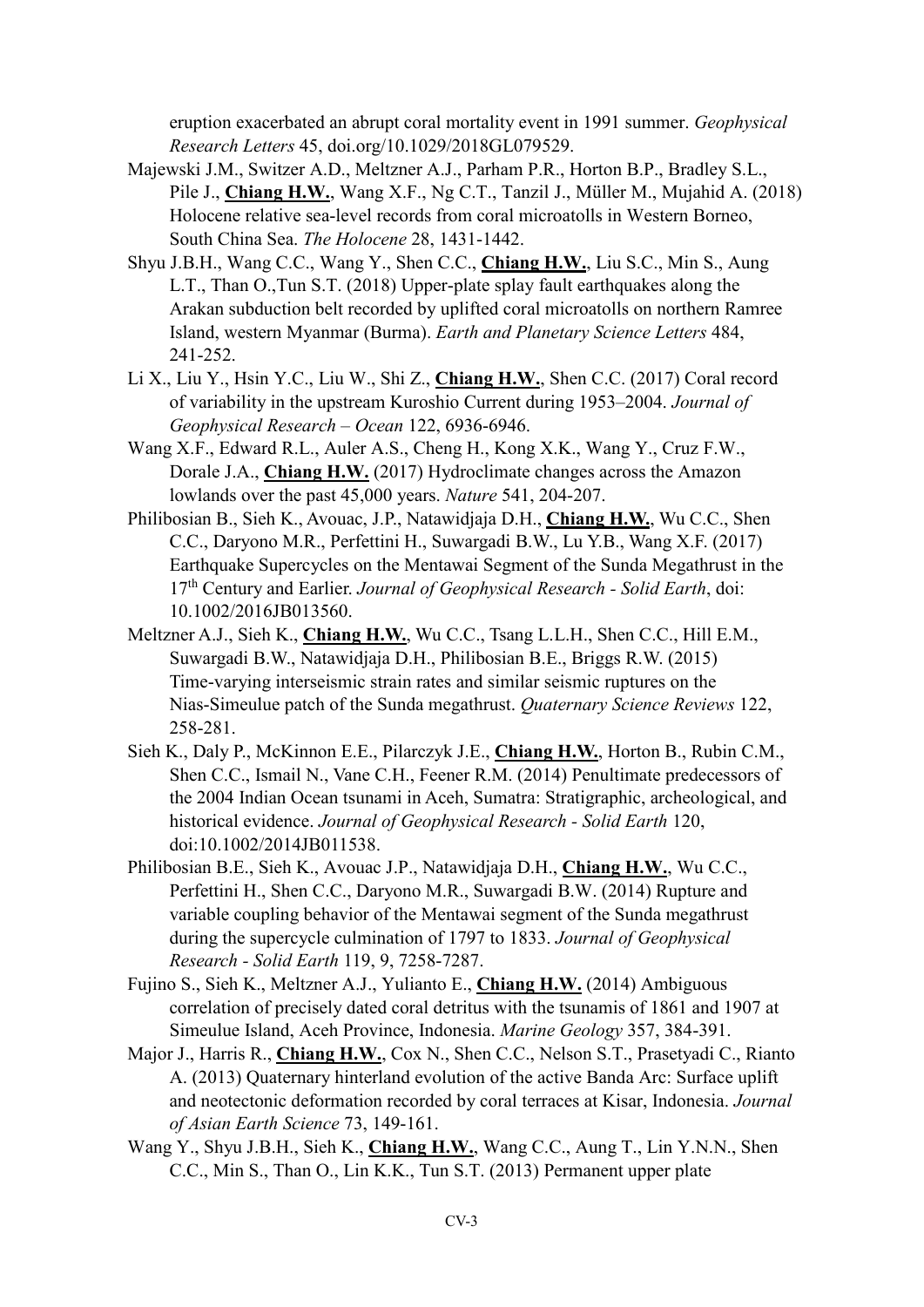deformation in western Myanmar during the great 1762 earthquake: Implications for neotectonic behavior of the northern Sunda megathrust. *Journal of Geophysical Research - Solid Earth* 118, 3, 1277-1303.

- Philibosian B.E., Natawidjaja D.H., Sieh K., **Chiang H.W.**, Shen C.C., Suwargadi B.W., Hill E.M., Edwards R.L. (2012) An ancient shallow slip event on the Mentawai segment of the Sunda megathrust, Sumatra. *Journal of Geophysical Research - Solid Earth* 117, B05401.
- Meltzner A.J., Sieh K., **Chiang H.W.**, Shen C.C., Suwargadi B.W., Natawidjaja D.H., Philibosian B.E., Briggs R.W. (2012) Persistent termini of 2004-and 2005-like ruptures of the Sunda megathrust. *Journal of Geophysical Research - Solid Earth* 117, B04405.
- Yang T.N., Lee T.Q., Meyers P.A., Song S.R., Kao S.J., Löwemark L., Chen R.F., Chen H.F., Wei K.Y., Fan C.W., Shiau L.J., **Chiang H.W.**, Chen Y.G., Chen M.T. (2011) Variations in monsoonal rainfall over the last 21 kyr inferred from sedimentary organic matter in Tung-Yuan Pond, southern Taiwan. *Quaternary Science Reviews* 30, 3413-3422.
- Li T.Y., Shen C.C., Li H.C., Li J.Y., **Chiang H.W.**, Song S.R., Yuan D.X., Lin Cris D.J., Gao P., Zhou L.P., Wang J.L., Ye M.Y., Tang L.L., Xie S.Y. (2011) Oxygen and Carbon isotopic systematics of aragonite speleothems and water in Furong Cave, Chongqing, China. *Geochimica et Cosmochimica Acta* 75, 4140-4156.
- **Chiang H.W.**, Shen C.C., Chen Y.G., Fan T.Y. (2010) Change of the ENSO-related  $\delta^{18}$ O-SST correlation from coral skeletons in northern South China Sea: A Possible Influence from the Kuroshio Current. *Journal of Asian Earth Science* 39, 684-691.
- Meltzner A.J., Sieh K., **Chiang H.W.**, Shen C.C., Suwargadi B.W., Natawidjaja D.H., Philibosian B.E., Briggs R.W., Galetzka J. (2010) Coral evidence for earthquake recurrence and an A.D. 1390-1455 cluster at the south end of the 2004 Aceh-Andaman rupture. *Journal of Geophysical Research - Solid Earth* 115, B10402.
- Shen C.C., Li K.S., Sieh K., Natawidjaja D., Cheng H., Wang X., Edwards R. L., Lam D. D., Hsieh Y.T., Fan T.Y., Meltzner A. J., Taylor F.W., Quinn T.M., **Chiang H.W.** (2008) Variation of initial 230Th/232Th and limits of high precision U-Th dating of shallow-water corals. *Geochimica et Cosmochimica Acta* 72, 4201-4223.
- Shen C.C., Chiu H.Y., **Chiang H.W.**, Chu M.F., Wei K.Y., Steinke S., Chen M.T., Lin Y.S., and Lo L. (2007) High precision measurements of Mg/Ca and Sr/Ca ratios in carbonates by cool plasma inductively coupled plasma quadruple mass spectrometry. *Chemical Geology* 236, 339-349.
- Lin Y.S., Wei K.Y., Lin I.T., Yu P.S., **Chiang H.W.**, Chen C.Y., Shen C.C., Mii H.S., Chen Y.G. (2006) The Holocene *Pulleniatina* Minimum Event revisited: Geochemical and faunal evidence from the Okinawa Trough and upper reaches of the Kuroshio current. *Marine Micropaleontology* 59, 153-170.
- **Chiang H.W.**, Chen Y.G. (2005) Organic Carbon Inferred Environmental Fluctuations during Late Quaternary, Southwestern Taiwan. *Terrestrial Atmospheric Oceanic Science* 16, 1121-1132.

# **Conference Abstracts:**

Chiang H.W., Lu Y, Muhammad R.F., Wang X.F., Lim T.T. (2019) Hydroclimate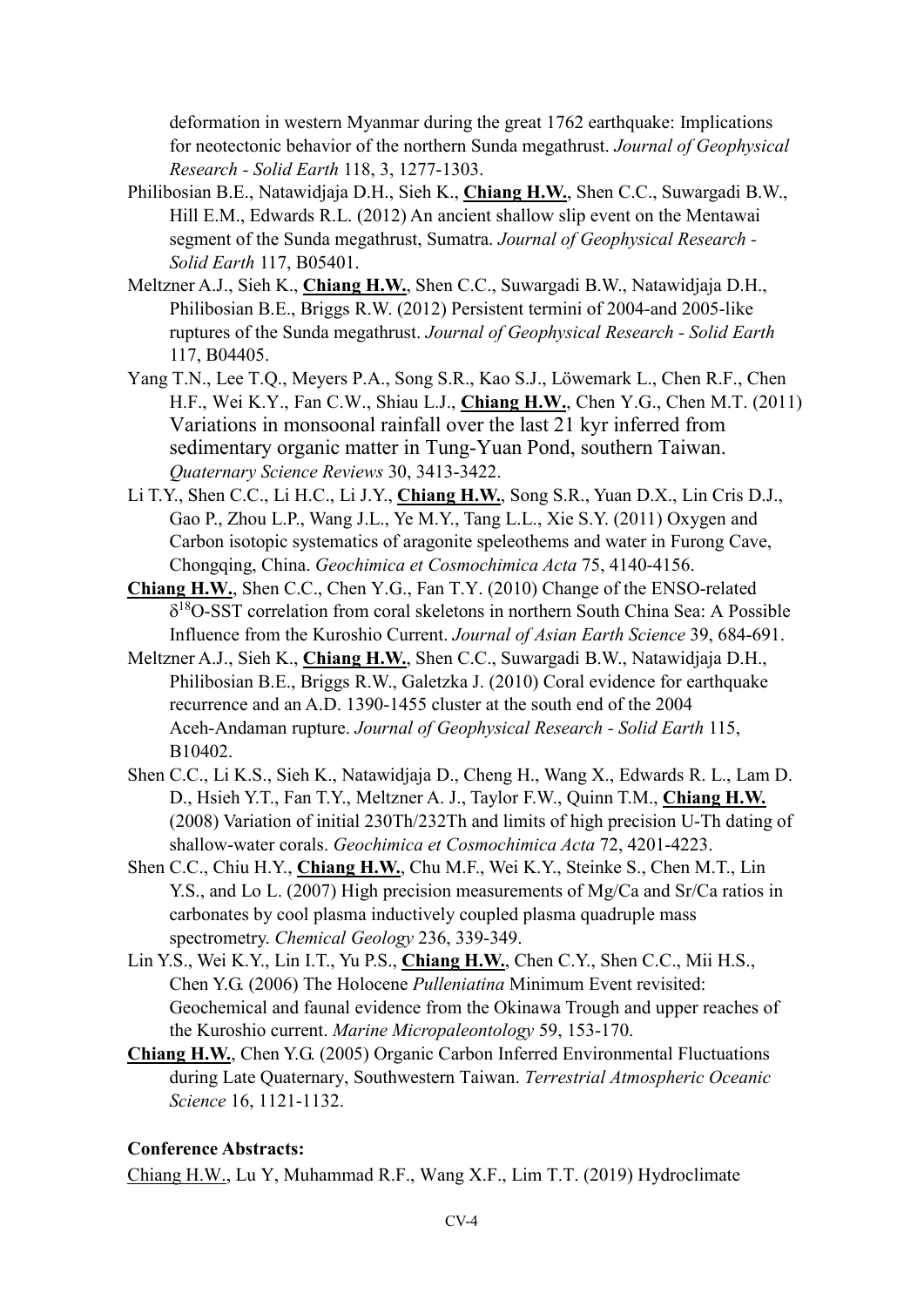variability in the Malay Peninsula over the past 3000 years recorded by stalagmites. *Goldschmidt Conference*, Barcelona, Spain, Abstract.

- Chiang H.W., Wang Y., Shyu. J.B.H., Wang C.C., Lin Thu Aung, Oo Than, Wang X.F., Phyo Maung Maung, Soe Min, Soe Thura Tun (2018) Decadal to centennial variabilities of the Indian summer monsoon during the past five centuries driven by both external and internal forcings. *Asia Oceania Geosciences Society*, Hawaii, USA, Abstract.
- Chiang H.W., Shyu J.B.H., Wang C.C., Liu, S.C., Shen, C.C., Wang X.F. (2016) Holocene marine reservoir correction for Lanyu Island, Taiwan: evidence of enhancing El Niño activity over the last 6,000 years. *Goldschmidt Conference*, Yokohama, Japan, Abstract.
- Chiang H.W., Wang Y., Shyu. J.B.H., Wang C.C., Lin Thu Aung, Phyo Maung Maung, Oo Than, Soe Thura Tun, Shen C.C. (2014) Holocene marine reservoir correction (ΔR) variability in the eastern Bay of Bengal. *Asia Oceania Geosciences Society*, Sapporo, Japan, Abstract.
- Chiang H.W., Shyu. J.B.H., Wang Y., Wang C.C., Lin Thu Aung, Wang X.F., Phyo Maung Maung, Oo Than, Soe Thura Tun (2014) Coral-based hydrological variability in the eastern Bay of Bengal during the Little Ice Age. *GEOSEA XIII*, Yangon, Myanmar, Abstract.
- Chiang H.W., Wang Y., Shyu. J.B.H., Wang C.C., Lin Thu Aung, Phyo Maung Maung, Oo Than, Soe Thura Tun, Shen C.C (2013) Holocene marine reservoir correction (ΔR) variability in the eastern Bay of Bengal. *Goldschmidt Conference*, Florence, Italy, Abstract.
- Chiang H.W., Shen C.C., Meltzner A.J., Philibosian B.E., Sieh K., Wang X.F. (2012) Spatial and temporal distribution of initial  $^{230}$ Th/ $^{232}$ Th in Sumatran corals and its influence on accurate dating young corals. *AGU Fall Meeting*, San Francisco, USA, Abstract.
- Chiang H.W., Shen C.C., Meltzner A.J., Philibosian B.E., Sieh K., Wang X.F., Edwards R.L. (2012) Variability of initial  $^{230}$ Th/ $^{232}$ Th in modern and fossil microatolls from Sumatra. *Asia Oceania Geosciences Society*, Singapore, Abstract.
- Chiang H.W., Chang C.C., Shen C.C., Chen Y.G., Lam D.D., Ngai N.D. (2011) Environmental significances of Ba/Ca ratios in coral skeletons from Nanwan, southern Taiwan and Son Tra, central Vietnam. *Asia Oceania Geosciences Society*, Singapore, Abstract.
- Chiang H.W., Harris R.A., Prasetyadi C., Shen C.C., Cox N.L., Chen Y.G. (2010) Th-230 Dates of MIS 5e Coral Terraces in Kisar Island, Eastern Indonesia. *EGU General Assembly 2011*, Vienna, Austria, Abstract.
- Chiang H.W., Harris R.A., Prasetyadi C., Shen C.C., Cox N.L., Chen Y.G. (2009) Th-230 Dates of MIS 5e Coral Terraces in Kisar Island, Eastern Indonesia. *Asia Oceania Geosciences Society*, Singapore, Abstract.
- Chiang H.W., Chen Y.G., Shen C.C. (2009) Asynchronous skeletal Mg/Ca, Sr/Ca, and U/Ca variations in a modern coral *Porites* from Nanwan, southern Taiwan. *Annual Conference of Chinese Geological Society*, Abstracts.
- Chiang H.W., Chen Y.G., Shen C.C. (2008) Asynchronous skeletal Mg/Ca, Sr/Ca, Ba/Ca and U/Ca seasonal cycles in a multi-decades of modern coral *Porites* from Nanwan, southern Taiwan. *AGU Fall Meeting*, San Francisco, USA, Abstract.